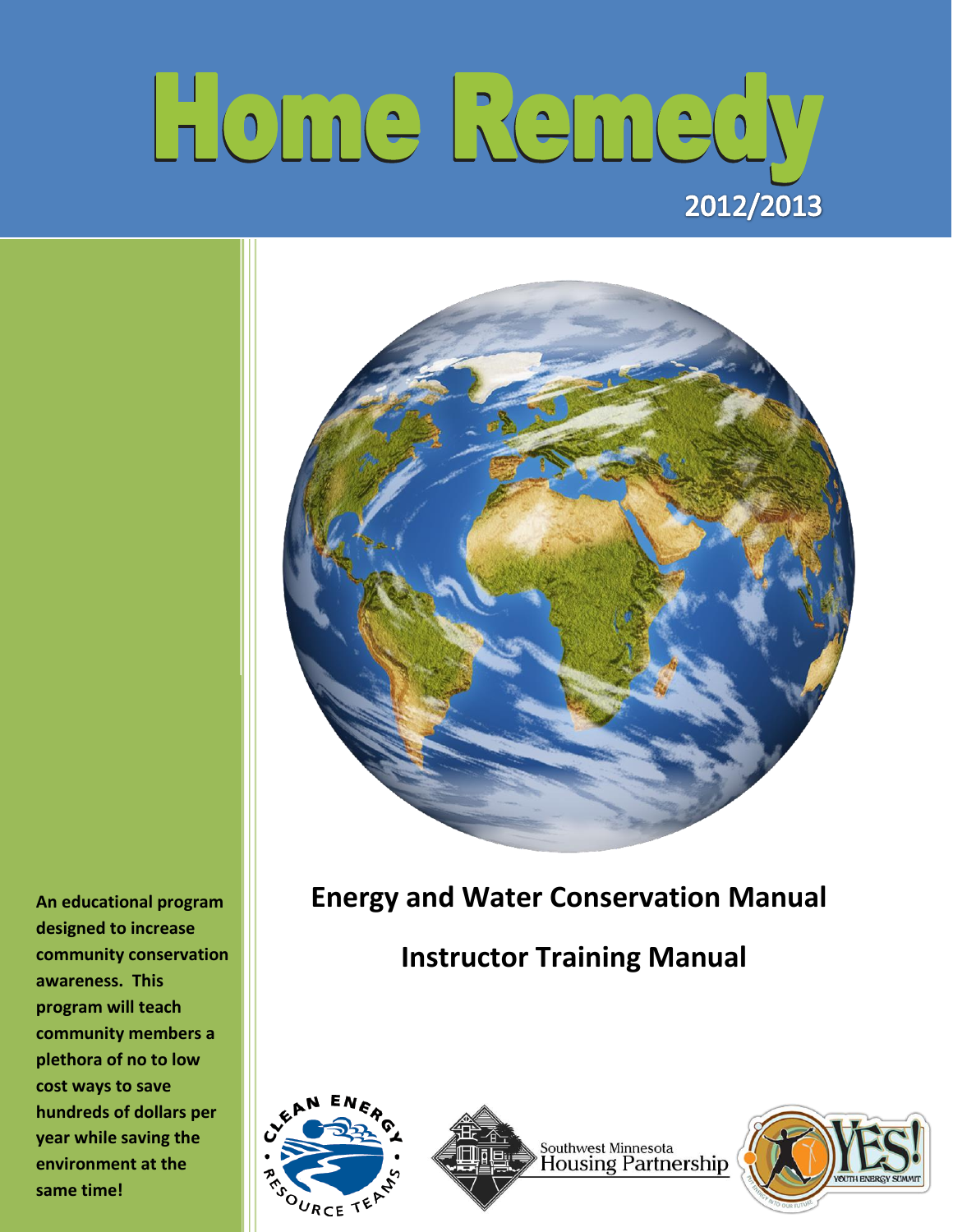# WELCOME TO HOME REMEDY

Home Remedy is an energy and water conservation education and demonstration program designed to increase awareness of environmental concerns and teach community members conservation practices they can use at home.

Concepts that will be brought into the demonstration:

- Personal contribution of wasting resources in the home
- Strategies and initiatives that change habits and behaviors
- Low-cost to no-cost solutions that will decrease consumption and waste
- A room-by-room guide with free to low cost techniques and technologies
- A how-to knowledge of reading utility bills
- Resources for more information and regional rebate programs

This manual will contain symbols indicating actions for the instructor. The key is as follows:

|  |  | Hands-On Demonstration |
|--|--|------------------------|
|--|--|------------------------|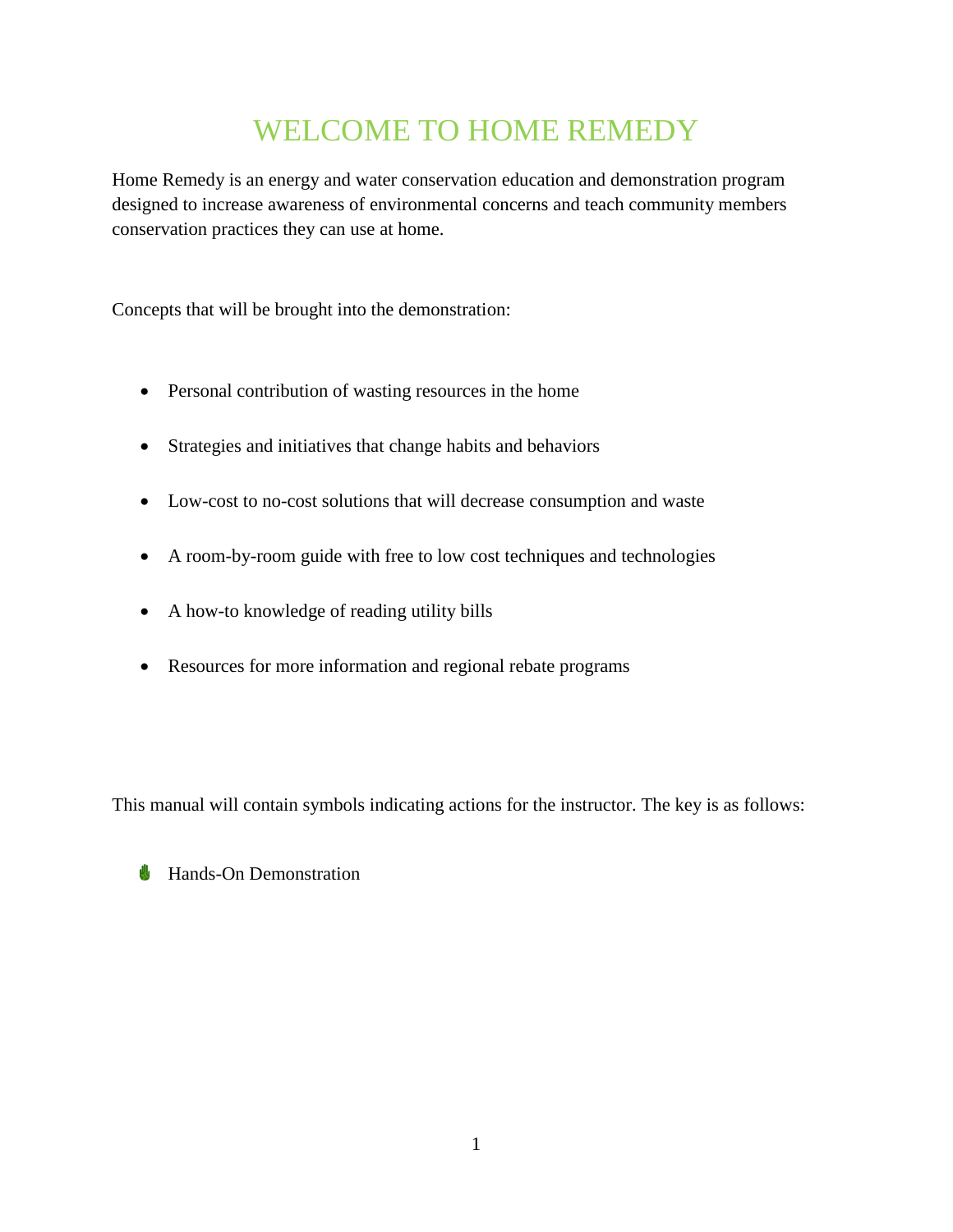#### **TABLE OF CONTENTS**

| <b>SECTION I: Introduction to Home Remedy</b>       | p.3    |
|-----------------------------------------------------|--------|
| <b>SECTION II: Room to Room Instructional Guide</b> | p.4    |
| <b>Water Conservation Demonstration</b>             | p. $4$ |
| <b>Energy Conservation Demonstration</b>            | p.4    |

| <b>SECTION III: At-Home Activities &amp; Resources</b> | p.14 |
|--------------------------------------------------------|------|
| <b>Getting to Know Your Utility Bill</b>               | p.14 |
| <b>How to Calculate Energy Costs</b>                   | p.15 |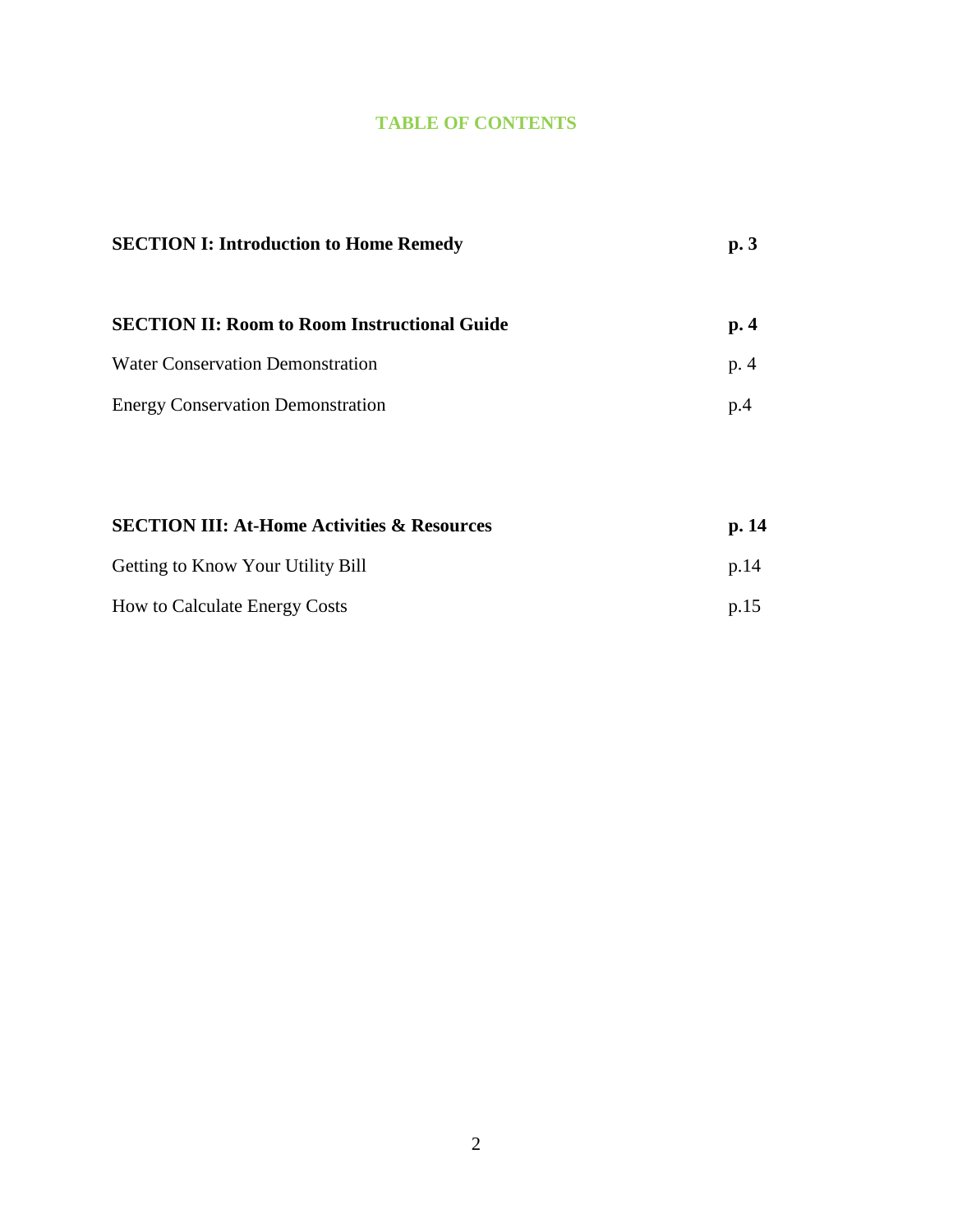## Section I: INTRODUCTION TO HOME REMEDY

Water and energy are cheap. A gallon of water costs less than a penny out of the faucet and to power most of our devices it could cost pennies a day. When the utility bill comes in it sometimes it can seem outrageous that energy and water can be so cheap but our bills are so high. Water and energy consumption adds up quickly when habits and outdated or neglected facilities and appliances are in play.

Home Remedy is a course designed to show the consumer how simple behavior changes can conserve resources and reduce their monthly payments on their utility bills. Simple habit changes such as shortening the length of a shower and turning off the lights when a room is empty when exercised as a household makes a few hundred dollar difference in your utilities every year. The more habits changed and the more people on board in your household, the more your savings will be. Habits are free but can save a lot of money.

This course also encourages low-cost technology changes that can supplement your habit changes and increase savings even more. Comfort does not have to be sacrificed. For example when making the switch to a low-flow shower head, you can end up with a shower that you wouldn't believe is using half the water of a standard showerhead or you could end up with a gym locker shower that feels like needles or a shower without the satisfaction of feeling the water like you did with the standard shower. Comparison shopping is incredibly important when making new purchases and this is something that consumers must be reminded of. However, increased upfront costs of the low-cost changes often are made up in a matter of months, then its money in the pocket savings.

Consumers should keep in mind that when making capital investments in appliances and fixtures, the purchase of energy and water efficient appliances is optimal for keeping monthly costs down. However, this demonstration is a way to show people that it can be free, cheap and easy to save money and you don't have to sacrifice your comfort to do it.

In order to keep participants thinking about saving by conserving they need to know how to track their bills. Included in this manual is a lesson in understanding how to read your utility bill. We will show consumers how to make sense of all of the numbers that show up on a utility bill. Then we will demonstrate that through simple math each device in the household can be broken down into hourly rates. When consumers can visualize how much it costs to run a device per hour it will help clarify how every little bit adds up to a whole lot.

The underlying benefit to us all is that when communities work together on conservation, we alleviate the stress on our natural resources. This will ensure that there is enough to go around for us all and for future generations. We can demonstrate this to consumers by showing them that saving now means keeping costs down today and in the future.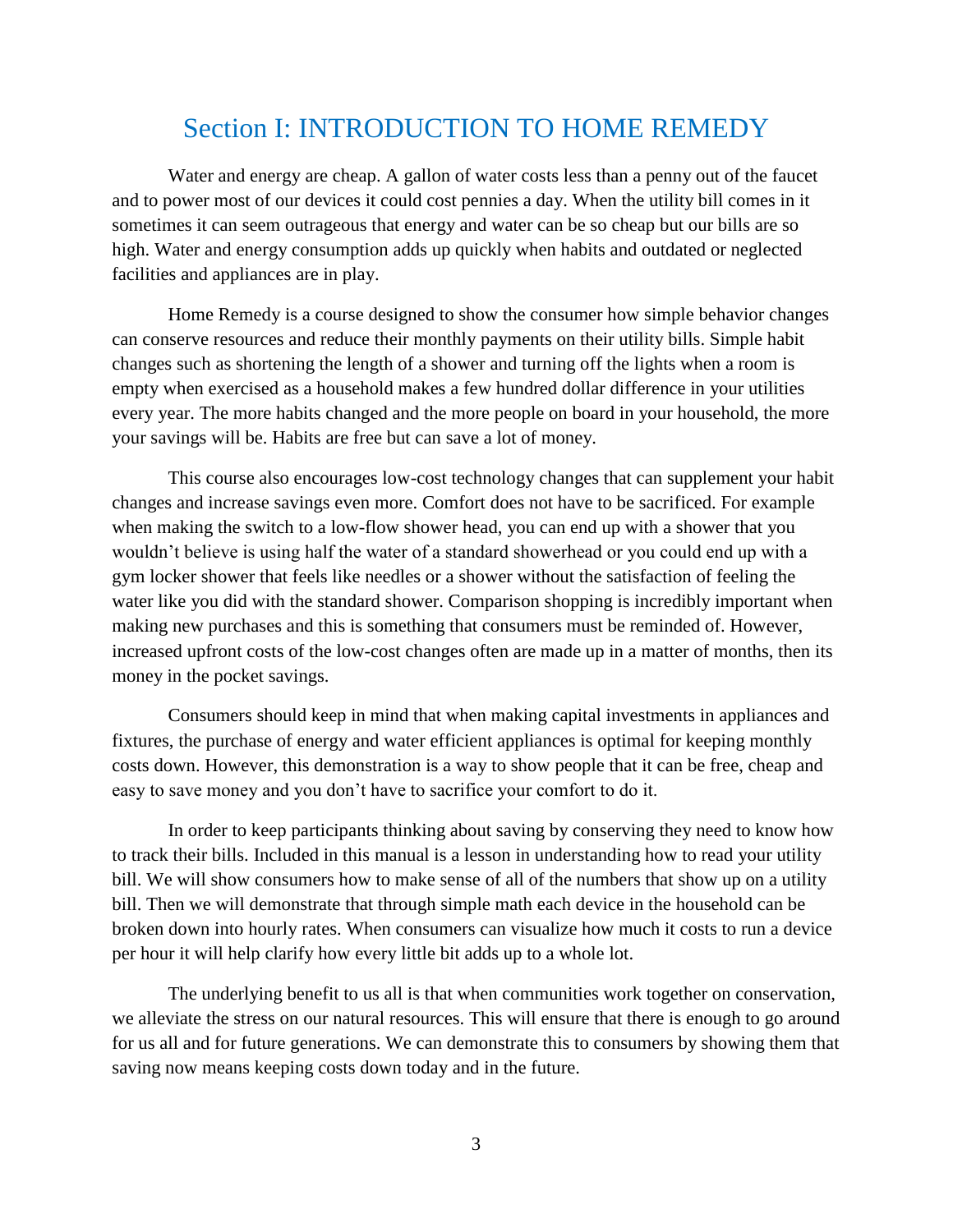# Section II: WATER CONSERVATION DEMONSTRATION

This demonstration will present a variety of water saving tips that homeowners and renters can use immediately at no cost and some at low-cost. This demonstration will give participants tips that get them started on thinking about ways in which their habits can be adjusted to minimize their water consumption. The theme of this program is to get people thinking of ways that they can save. This will guide strategies for future purchases on appliances and even possibly lead the way to more forward thinking in the future.

## Kitchen

*A lot of water is wasted in the kitchen. It comes from running the tap waiting for cold or hot water to rinsing foods to washing dishes. There are habits you can change and acquire that may mean saving a cup or a gallon here and there that add up to a lot. Habits in the kitchen are the easiest to change and you might find that they are more convenient.*

## **Water Filter Installation**

- Using a filter instead of buying bottled water saves a lot of money in your household budget. 1 gallon jug of water can cost anywhere from .85 cents to \$2.00 depending on the brand. A gallon of water costs less than a penny from the faucet.
- The costs of drinking water can be reduced more by storing water in the fridge. There is no wait time for cold water to come from the tap.
- $\blacktriangleright$  A 2 gallon per minute (gpm) aerator on the kitchen faucet is typical. Filling pots, sinks etc. is going to use the same amount of water.

## Dishwashing

- Do not rinse off dishes and silverware, just scrape the food into the trash or compost.
- Do not use the pre-rinse cycle. It does not help get dishes any cleaner.
- Only run full loads of dishes.

## Hand-washing Dishes

- Fill the sink a few inches. Wash a load and let the water used for rinsing fill the sink.
- Do not use fresh water between loads.
- Use less soap for less rinsing time.

A dishwasher uses about 4 gallons of water per full load while washing by hand can use 10-20 gallons depending on how you wash.

You can reduce the amount of water used hand-washing down to 2 gallons with proper techniques and habits.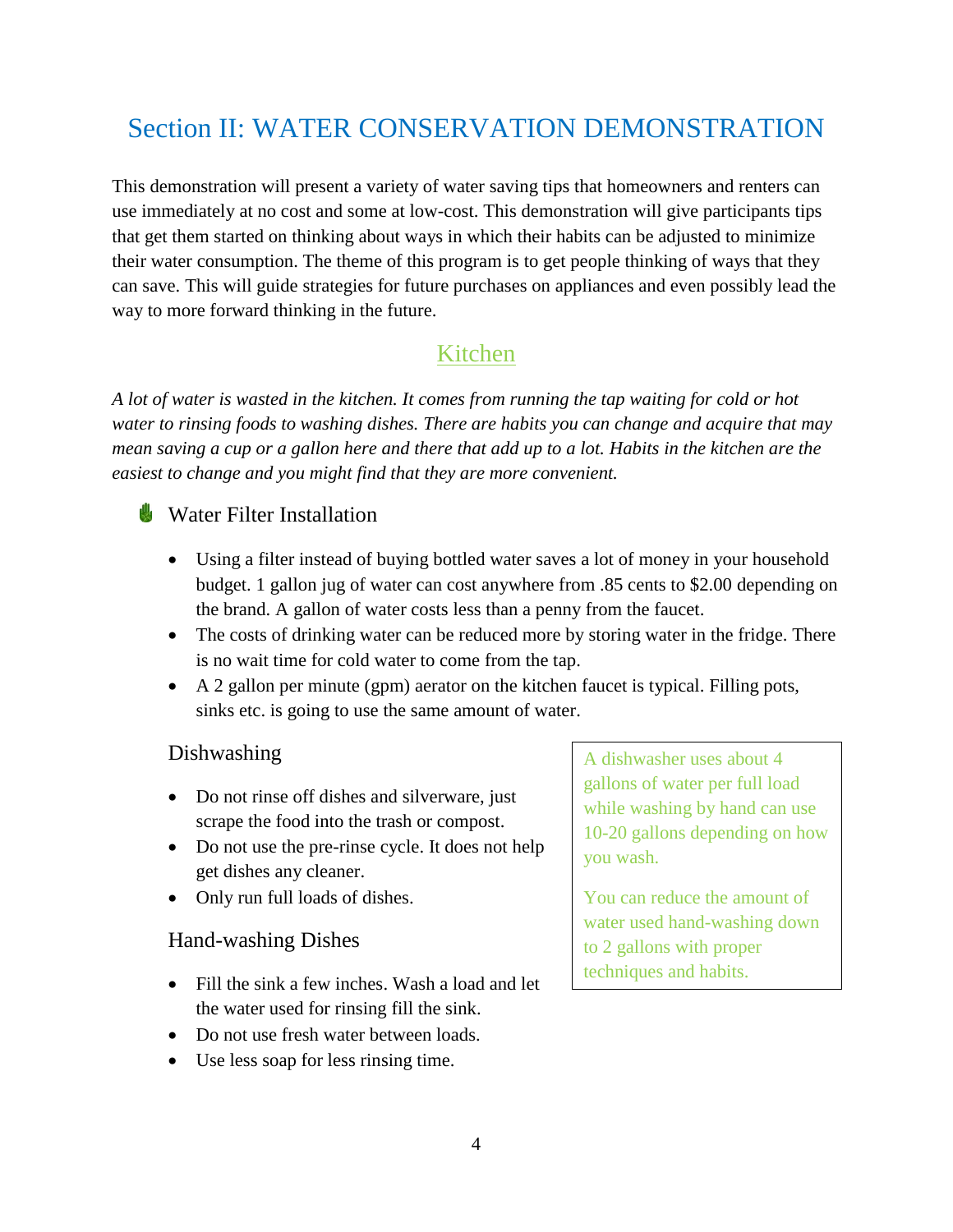Rinse full loads at a time or fill the second sink with a few inches of cold water. Cold water will use less energy and it inhibits the growth of bacteria.

## Other Habits

- Filling pots enough to cover the foods being cooked saves water and also helps the foods retain some of their nutritional value since boiling foods takes displaces vitamins and minerals.
- Instead of rinsing foods in a strainer, scrubbing the foods in the bowl of water can save gallons of water at a time.
- Use hand sanitizer instead of soap and water.
- If soap and water are required, open faucets partially and turn off the water when lathering.

## Bathroom

*The bathroom is where the most water consumption happens with the toilet being the biggest user of water.*



• Dual flush retrofit kits are installed in the back of the toilet. Many kits are 'no tools needed' and are simple to install.

By using a retrofit kit or water displacement, 2-4 gallons of water are saved per flush.

**Water Displacement with Bottles** 

• This is a no-cost and recyclable alternative to a retrofit kit. Placing two 20oz bottles full of water or sand can displace some of the water needed to flush. Be careful not to use too many or it will affect the pressure which will cause a weak flush.

## **Installation of Faucet Aerator**

 Even with an aerator it is still important to save even more water by turning off the water when washing up, shaving and brushing your teeth.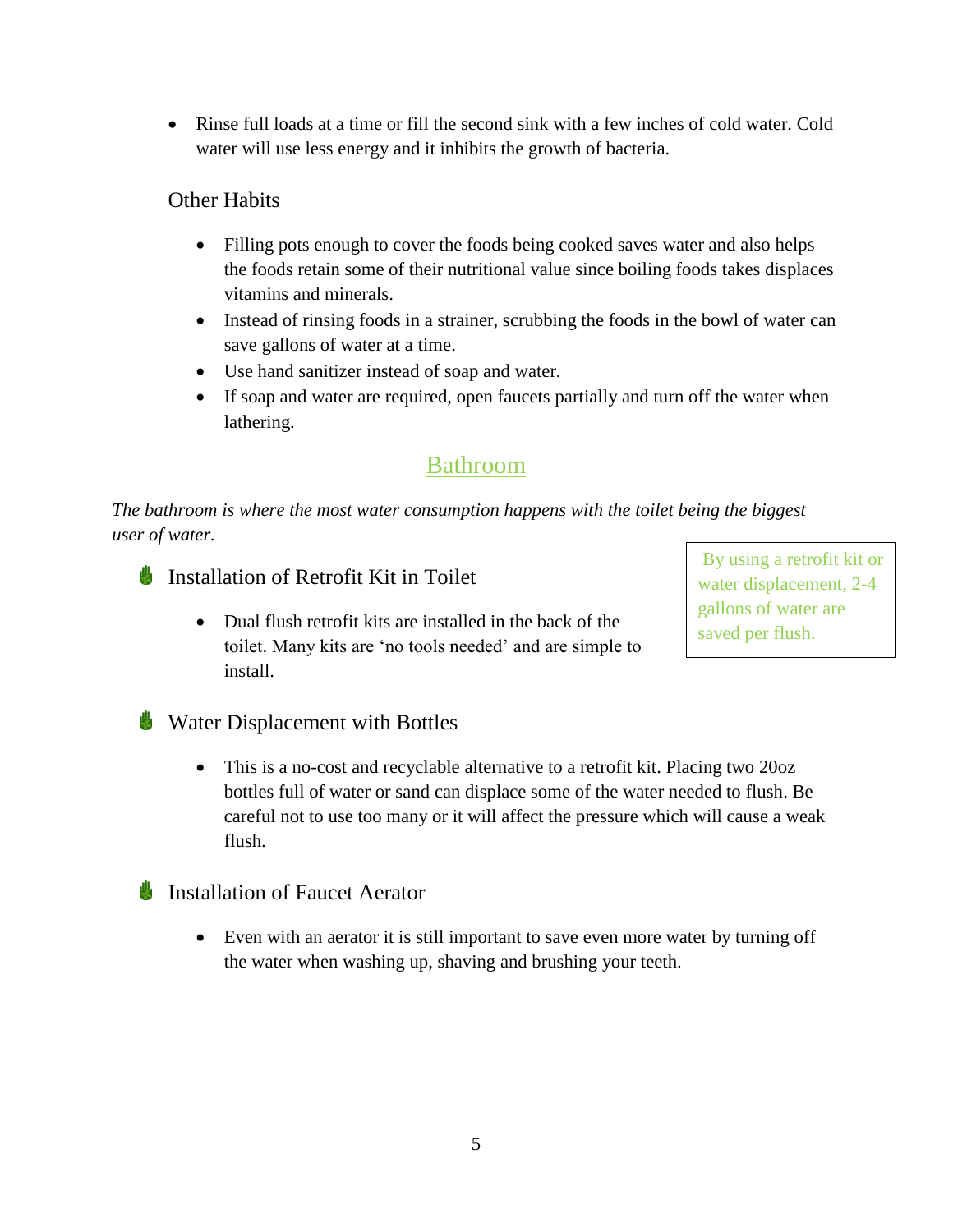## Installation of Low-Flow Showerhead

- Low-flow showerheads can sometimes feel a little less comfortable.
- A 1.5-1.75 gpm showerhead is ideal. Standard showerheads are 2.5 gpm. Increase the savings by limiting shower times to 10 minutes.

Savings can increase even more by turning the shower off while lathering with soap. Think of it like this; a 20 minute shower with a 2.5 gpm showerhead uses 50 gallons of water while a 10 minute shower using a 1.5 gpm showerhead will use only 15 gallons of water. This could mean 1050 less water used every month (one shower every day in a 30 day month). In this example at a rate of \$0.0041 per gallon, it is a \$4.31 savings a month.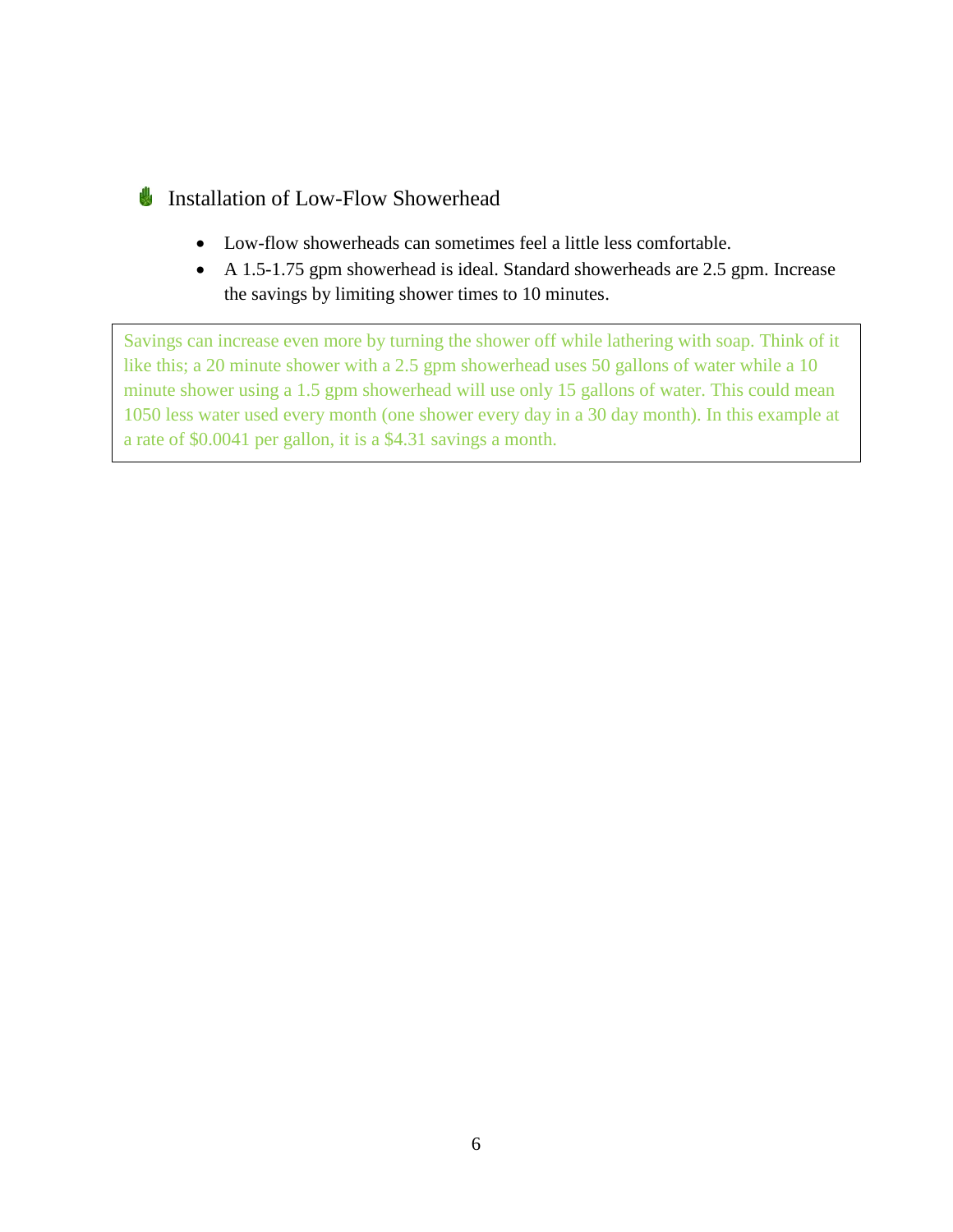# ENERGY CONSERVATION DEMONSTRATION

The energy conservation demonstration is an attempt to create habit changes as well as technology updates in the household that will conserve energy to create savings in budgets as well as decrease demand for natural resources. It is an effort to raise awareness about where their energy comes from and where it is going in the future. Upgrades to public utilities such as wind generators will have an increased cost to consumers. However it will preserve our environment substantially. The central theme in this segment of the program is to give tips that the participants can bring home and put to work immediately. This will potentially lead to forward thinking about investments in the future that will bring about further savings in energy and budgets.

## Household

#### Power Strips

 By bundling electronics and devices on a power strip you can easily cut off the electricity to them. When electronics are plugged in they are still using energy. Bundling saves a lot of time and hassleof unplugging every device.

## Check for Drafts

 Using a piece of ribbon and running it around the outsides of the window sills and frames will give an indication of drafts. The drafts that come in on cracked or deteriorating window frames mean a loss of heat and air. Sealing the cracks with caulk is ultimately the best, but most importantly in the winter a temporary seal with rope caulk will do the trick. Where ever there is a draught enough to cause disruption in the ribbon, a sealant should be in place.

The biggest energy sucker is in the heating and cooling system. If you can manage the amount of energy you have to use to heat and cool your house the more money you will save. By sealing your house air tight you lose less energy out of cracks from draughts. This is going to give you the most savings

#### **Plastic Sheets/Bubble Wrap**

 Placing plastic wrap or bubble wrap over the windows and unused doors during the winter means big savings. The most heat is lost because of draught from doors and windows. By placing an extra barrier on these heat loss sources, heat is held in the house more effectively.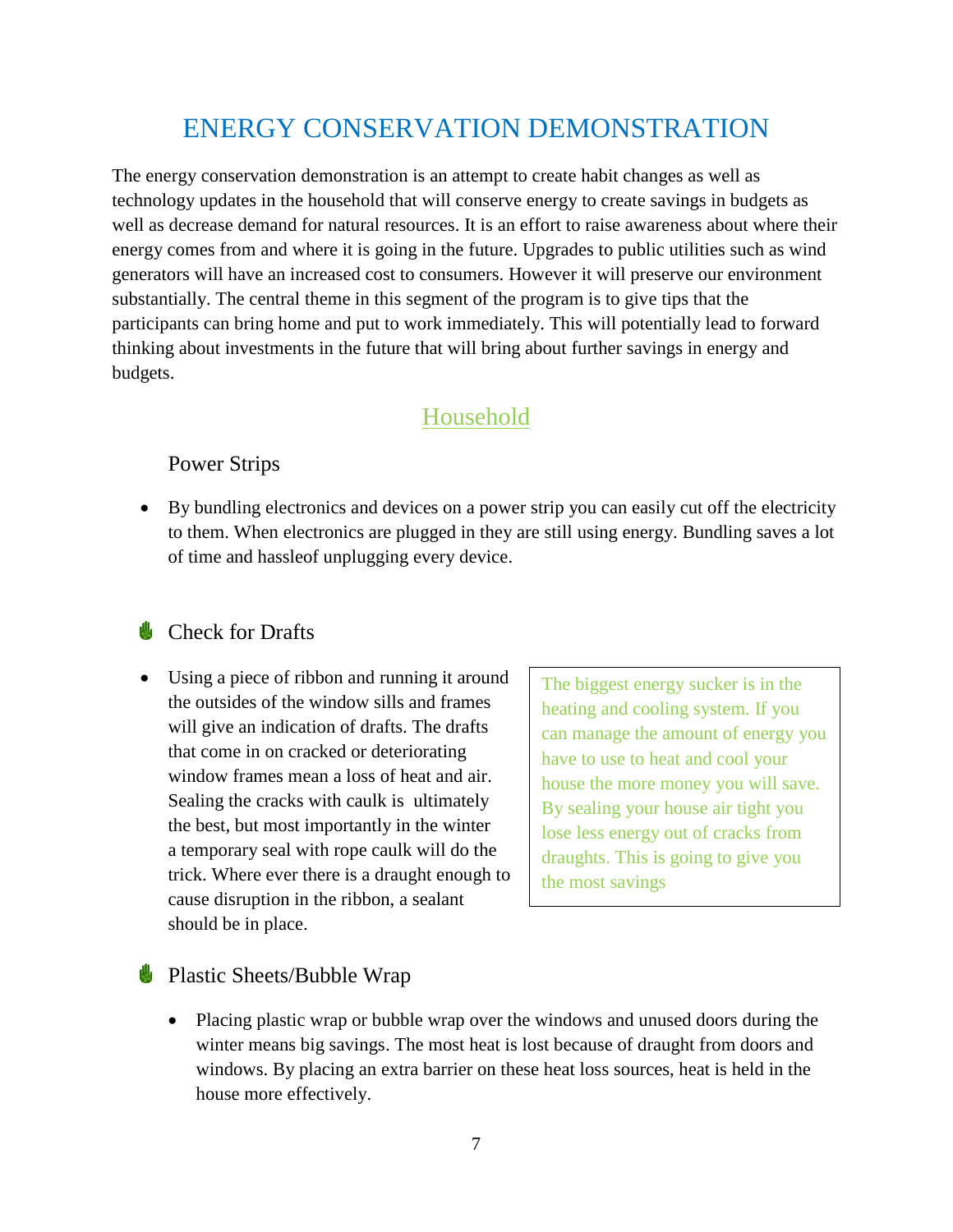#### Draft Snake or Towel Placement

- Placing a draught snake or a towel across the bottom of the door stops heat from escaping.
- Many doors already have a draught guard which is a rubber strip that is permanently in place or a foam strip which is removable. Check for condition and replace if needed.

## Temperature Control

 Winter- Dial down the thermostat to 67 degrees. Wear an extra layer of clothes or cover up with a blanket for extra warmth. Before you go to bed, dial down to 65

degrees. When not at home during the day, dial down even further to 60 degrees. When on extended leaves from home, turn the heat down to 55 degrees as to save energy as well as prohibiting pipes from freezing.

You can purchase and install a programmable thermostat which makes temperature control easier. It allows you to schedule temperature settings throughout the day and week.

- When company is around, you can turn down the temperature and utilize their body heat for temperature
- Summer- Dial the thermostat up to 72-74 degrees. When not at home during the day turn it up to 78 degrees. When on extended leaves from home turn the temperature up to 84 degrees.

## Natural Light and Heat

- Winter- Open the curtains in the daytime to let the sun warm the household and close them at night to keep the warm in and the cold out.
- Summer- In the summer close the curtains in the daytime to keep sunlight out and open the windows in the night and turn off the air conditioner.

## **Ceiling Fan**

- Winter- Turn the ceiling fans on clockwise, heat rises and this will circulate the heat back down and around the room.
- Summer- Turn the ceiling fans on counter-clockwise to create a breeze and circulate the air. Ceiling fans have a switch on the side the motor that either indicates "clockwise" or "counter-clockwise" or some explicit "summer" or "winter".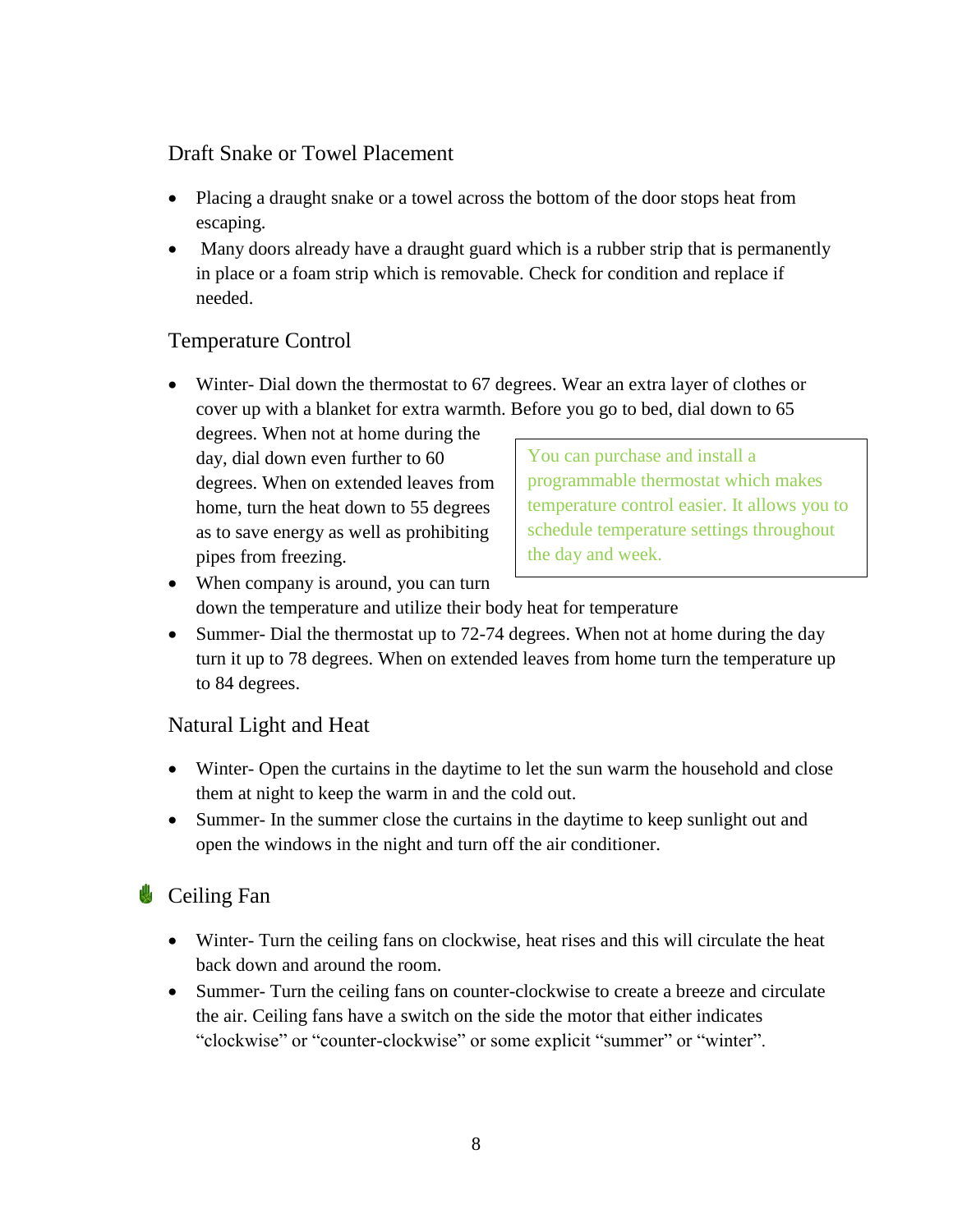#### Water Heater

- Set the temperature on your water heater to 110-120 degrees. 120 degrees is a normal setting and if you can go 10 degrees lower it is even more cost effective.
- Insulate with a water heater jacket to hold in the heat.

#### Furnace

 Forced air heating systems should have their filters changed on a monthly basis for maximum efficiency. Many people change it every 3 months to save money on filters but the savings are higher for your heating system if they are changed monthly. This is true for central air, too.

#### Registers

 To get maximum efficiency out of the heating system, clean off the registers or vacuum the vents. Keep curtains away from registers while in operation and pull furniture at least a foot away.

#### Shutting Doors

 Shut the doors to unoccupied rooms. If each room is individually heated, only use the heat when the rooms are in use. By shutting the door the system doesn't have to work harder to heat rooms that aren't being used.

## TURN IT OFF!

• Turn off the lights when the room is not occupied. Turn off the radio when not being listened to. Turn off the television when it is not being watched. Turn off all unused electronics and devices. The next step for further savings is unplugging the devices.

Electronics use energy even when they are turned off. Up to 40% of the energy an electronic or device uses is wasted. That is why it is important to bundle electronics on a power strip. This makes it easier to cut electronics off from the power source saving energy and money. If you think about the amount of electronics plugged into your sockets you can imagine the amount of energy that is being wasted. That wasted energy is wasted money.

## Making the Incandescent Light Bulb Switch to CFL or LED Bulbs

 At the end of 2012 some incandescent light bulbs will be banned from production and sale. While the upfront cost of the CFL and LED is higher, especially the LED which can be upwards of 25 dollars a light bulb, the savings are worth it.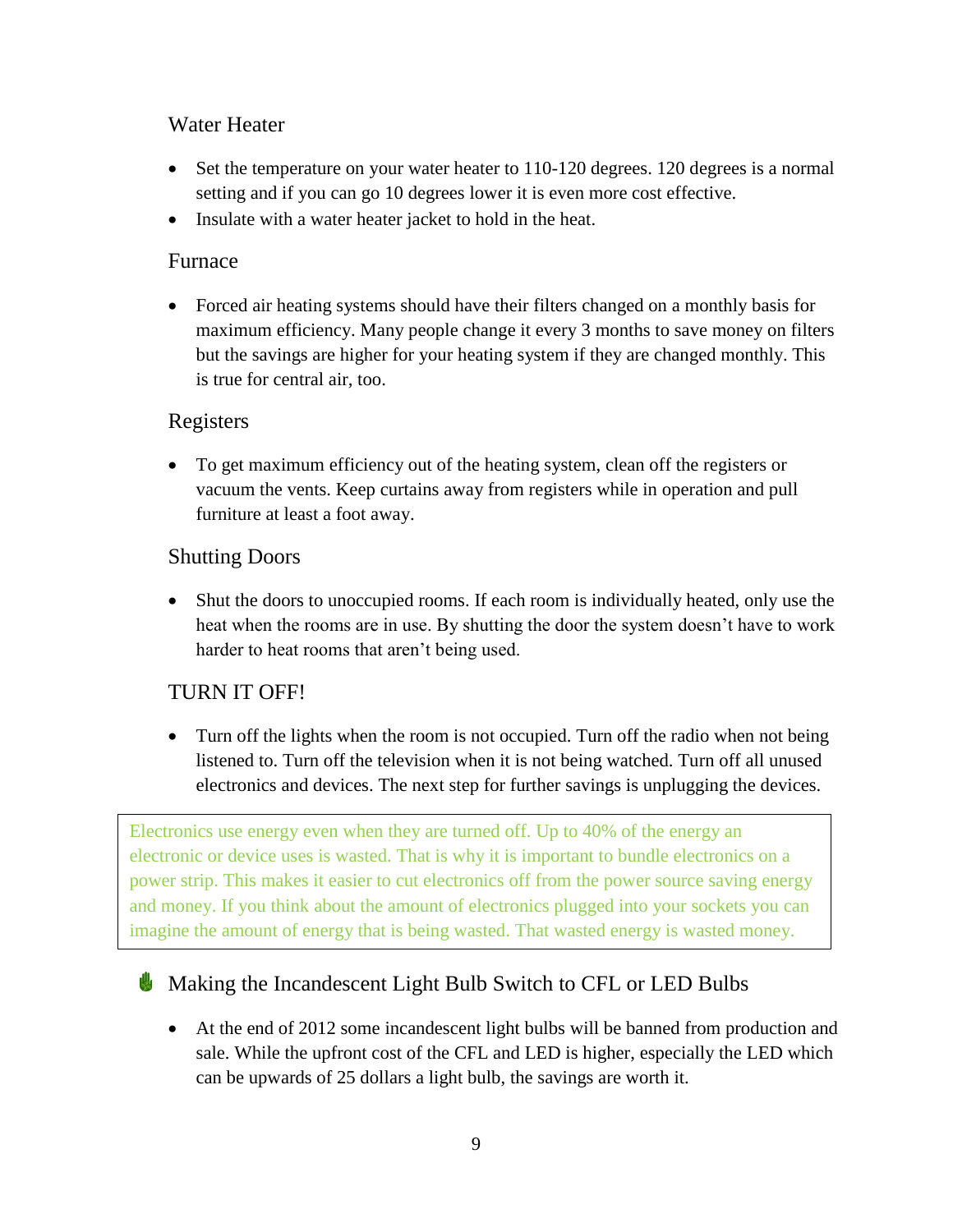|                                              | <b>LED</b>   | <b>CFL</b>          | <b>Incandescent</b> |
|----------------------------------------------|--------------|---------------------|---------------------|
| Light bulb projected lifespan                | 50,000 hours | <b>10,000 hours</b> | <b>1,200 hours</b>  |
| Watts per bulb (equiv. 60 watts)             | 10           | 14                  | 60                  |
| Cost per bulb                                | \$35.95      | \$3.95              | \$1.25              |
| KWh of electricity used over<br>50,000 hours | 300 500      | 700                 | 3000                |
| Cost of electricity (@ 0.10per<br>KWh)       | \$50         | \$70                | \$300               |
| Bulbs needed for 50k hours of<br>use         | 1            | 5                   | 42                  |
| <b>Equivalent 50k hours bulb</b><br>expense  | \$35.95      | \$19.75             | \$52.50             |
| Total cost for 50k hours                     | \$85.75      | \$89.75             | \$352.50            |

**Energy Savings over 50,000 hours, assuming 25 bulbs per household:**

| Total cost for 25 bulbs                                    | \$2143.75 | \$2243.75 | \$8812.50 |
|------------------------------------------------------------|-----------|-----------|-----------|
| Savings to household by<br>switching<br>from incandescents | \$6668.75 | \$6568.75 |           |

*Remember to recycle CFLs, there are hardware stores and other reciprocals that accept the bulbs as they do contain mercury. LED bulbs do not contain any toxic substances and are much more durable. Handle CFL bulbs with caution.*

## Kitchen

## Refrigerator

- Check Seal on Refrigerator
- Close a sheet of paper in the refrigerator door and if it pulls out easily then the seal needs to be replaced. If there is not a tight seal then the cold air in the refrigerator is being lost.

#### Temperature Control the Refrigerator

 When the refrigerator is less full the temperature should be set to a "cooler" degree. When it is fuller it can be set to "warmer" degree. Some refrigerators have one control for both the fridge and the freezer. This can be complicated if the fridge is full but the freezer is not vice versa. If the fridge is less full place the items further back in the fridge so that they remain close to the source of cool and you can set it a little warmer, when it is more full you will want to pull the food away from it so the food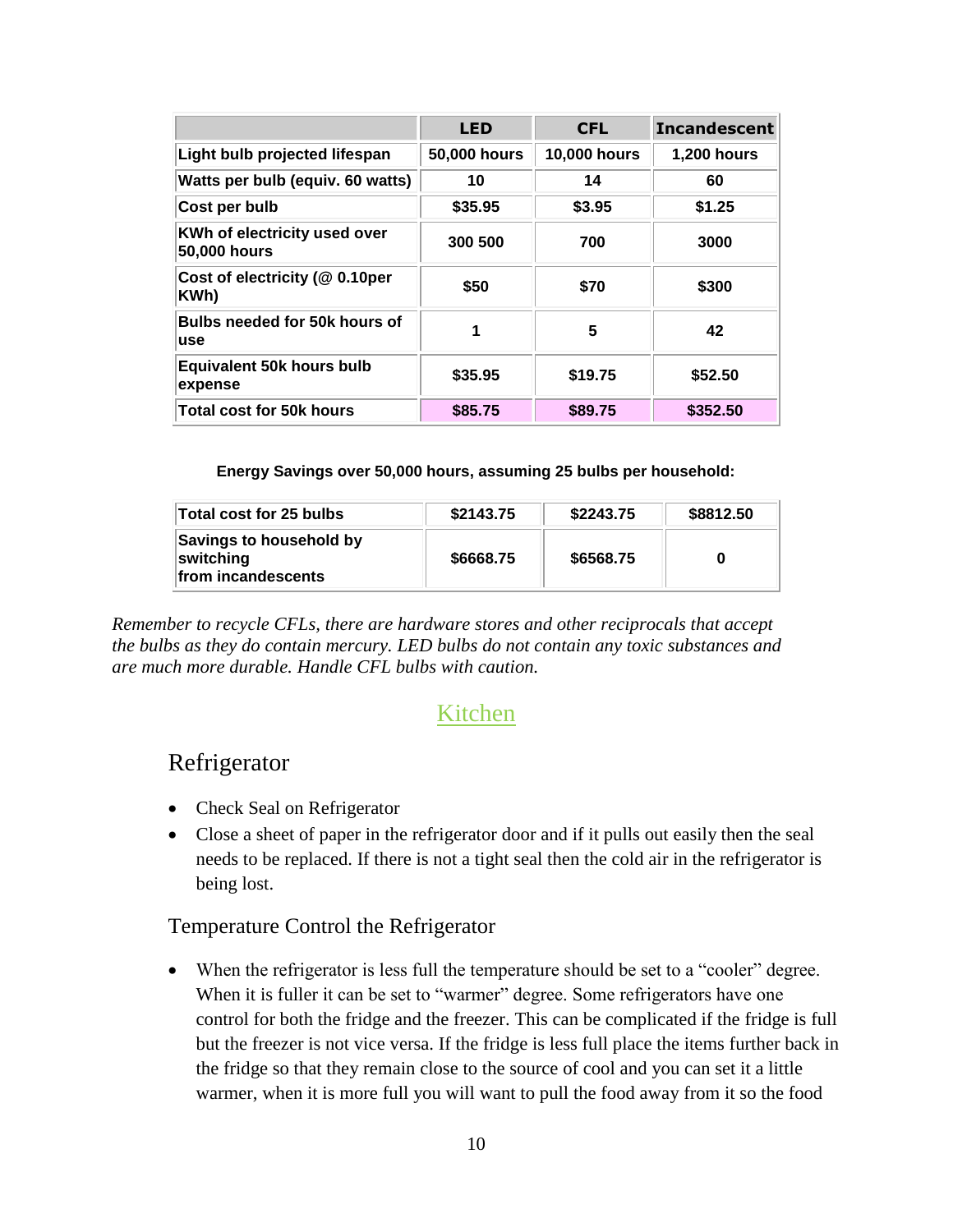isn't absorbing the cool air flow or freezing and set it a little cooler. Each refrigerator is different so you have to get to know how each one works to get the best setting for your needs.

#### Freezer Air Displacement

If the freezer is less full, by placing 2 liter bottles of water inside the freezer it displaces the area inside the freezer. When the water freezes it becomes another source of cold which takes some of the work away from the motor. If the fridge is less full too you can take one of the frozen bottles of water and place it in the fridge which adds cold air, also giving the motor a break.

## Refrigerator placement

 Do not place the refrigerator next to the stove, it makes the system have to work harder to stay cool because of the heat coming off of the oven. Pull the refrigerator 4- 6 inches from the wall to allow air circulation behind and around it. This will prevent overheating. Try to keep the top of the refrigerator clean and free of clutter. This too will prevent overheating.

## Other Energy Saving tips for kitchen

- When working with the stove, keep drip pans clean. The drip pans reflect heat back to the cookware but if they are dirty they absorb more heat than reflect.
- Don't use the fan in the winter, let the oven be an extra heat source since the fan will suck out the heat. In the summer turn it on to take the heat out of the kitchen.
- Reheat foods in a microwave rather than on the stove and use a toaster oven for smaller meals or single serving foods.
- Do not open the oven door when cooking. Every time the door is opened, it drops at least 25 degrees.

## Bathroom

## Lighting

• There is no need to put a light bulb in every socket. By using only the amount of lighting that suits your needs you can save the energy it would need to create excessive light.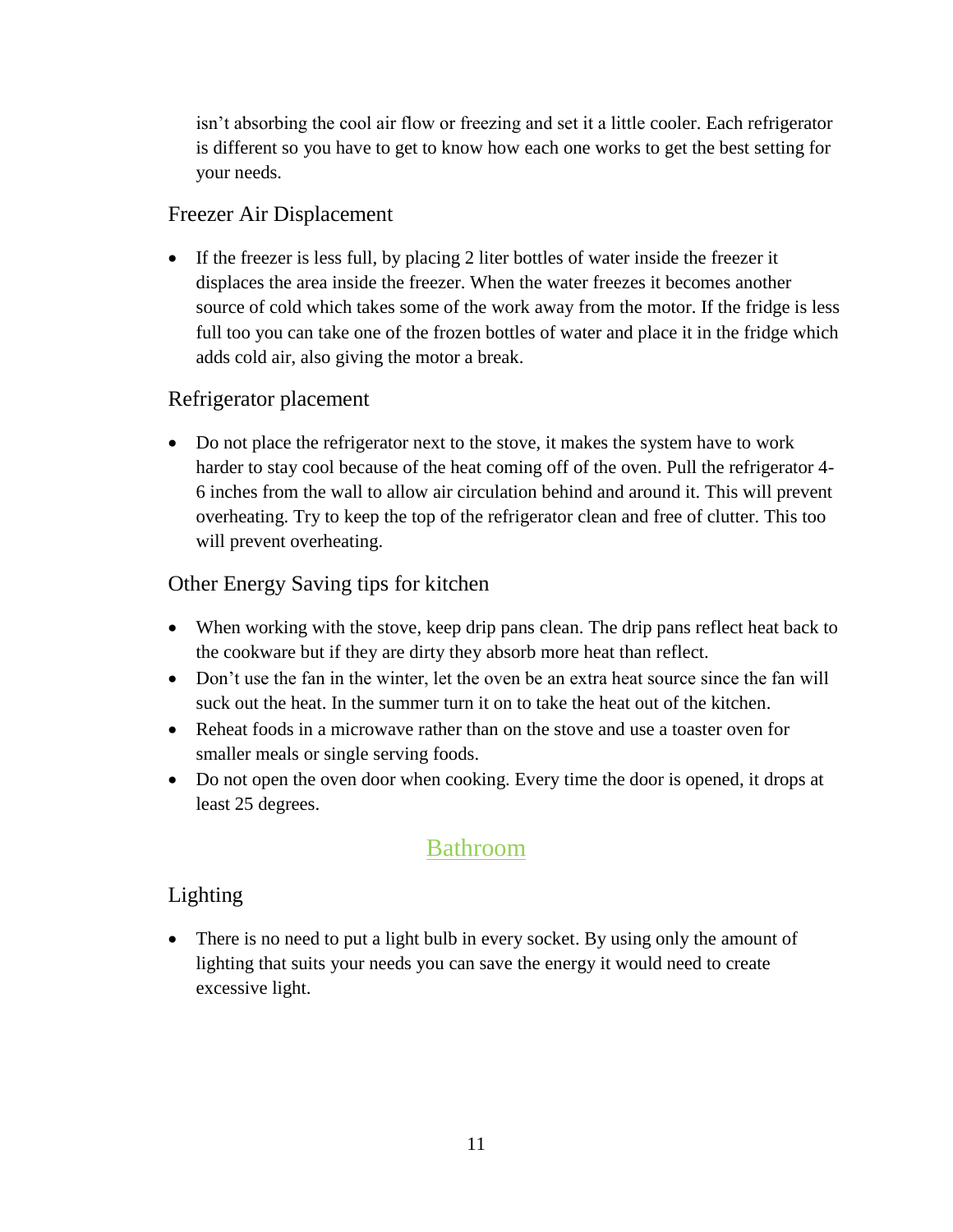## Bedroom

## Lighting

- Use a low-wattage bedside lamp instead of the installed lighting to reduce energy needs.
- If possible, turn off the heat in the bedrooms when they are not occupied.

## Staying warm

- Dial down the thermostat to 65 degrees overnight. Use an extra blanket for warmth. Space heaters or electric blankets will allow you to dial down even further.
- An alternative to an electric blanket and space heater would be to warm a wet towel in the microwave for 15-25 seconds, checking and rotating every 5 seconds to avoid scalding, and placing it in a large seal freezer bag and placing it under the blankets.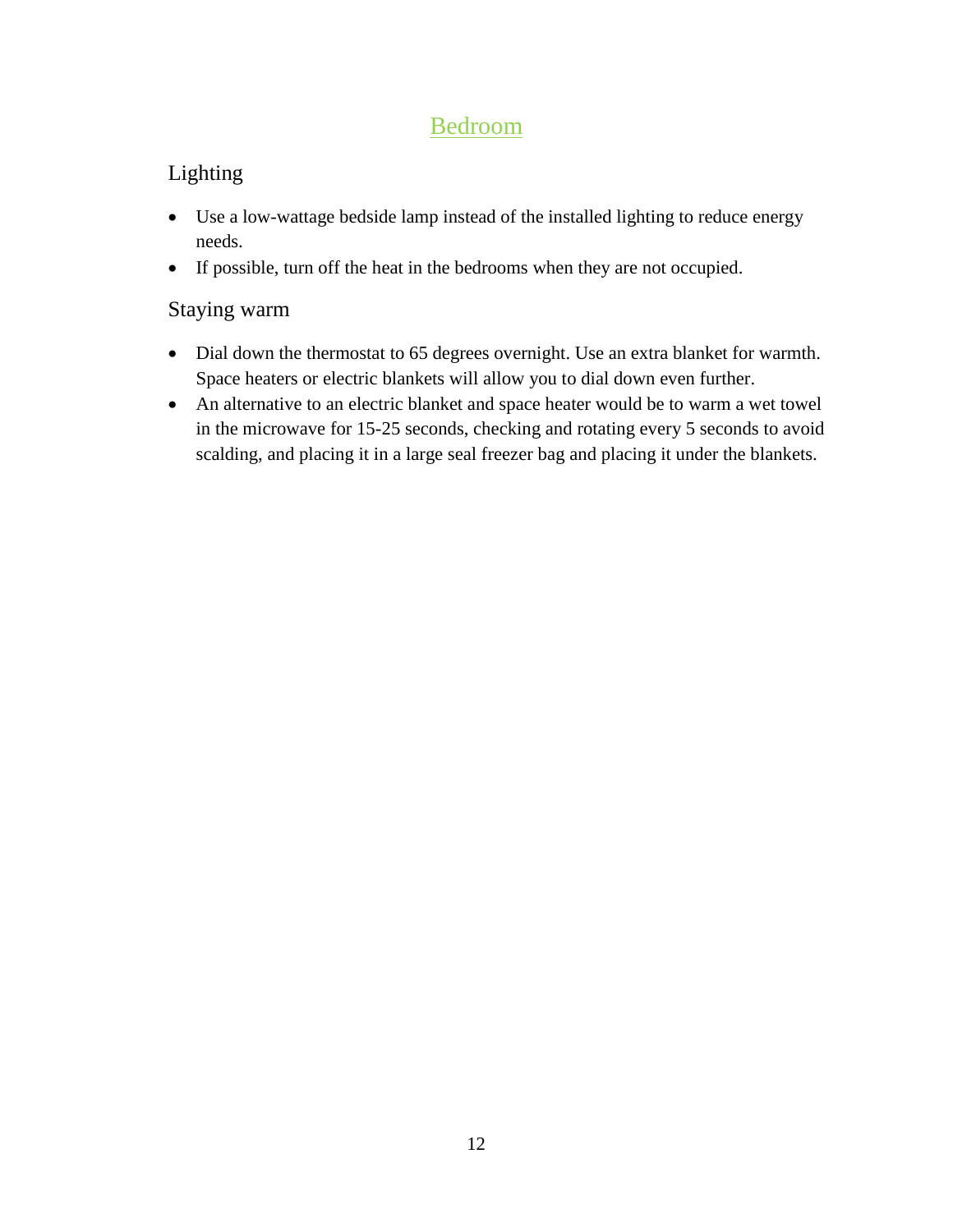# Section III: Getting to Know Your Utility Bill

Every utility bill looks different. Some come bundled in one utility bill while others are separate entities that deliver utilities apart from one another. The information is the same however which makes it easy to read a utility bill when learning what the information means and how to understand the contents.

This section will clarify and define what the numbers mean and how they add up. It is also important to remember that depending on your utility company, rates can change during seasons and sometimes at different times of the day. These are called peak rates.

- 1) First determine the sources of your utility bill. It is important to know where your energy and water is coming from because some utility companies will give you the option of receiving energy from renewable resources.
- 2) Next, get familiar with what your charges are. If your utilities are bundled, the numbers can sometimes seem overwhelming so understanding what you are being charged for is essential to understanding the costs of running the household.
- 3) Then understand the contents of the bill. Water and electricity are measured by meters. You can locate the meters outside of your house and get familiar with the displays. The utility bill will display the previous reading and the present reading. Most utility bills will display how much each gallon or kilowatt costs while others don't. If you want to know you can call your utility company and ask or do the math yourself.
- 4) Cost in \$/gallons or kilowatt= price per gallon or kilowatt
- 5) Both of the water and energy beginning meters and end meters will be displayed with a total number of usage displayed separately. You can use this number to track your savings by watching the number of total usage decrease.

Now that the numbers and costs are clarified conservation can be monitored!